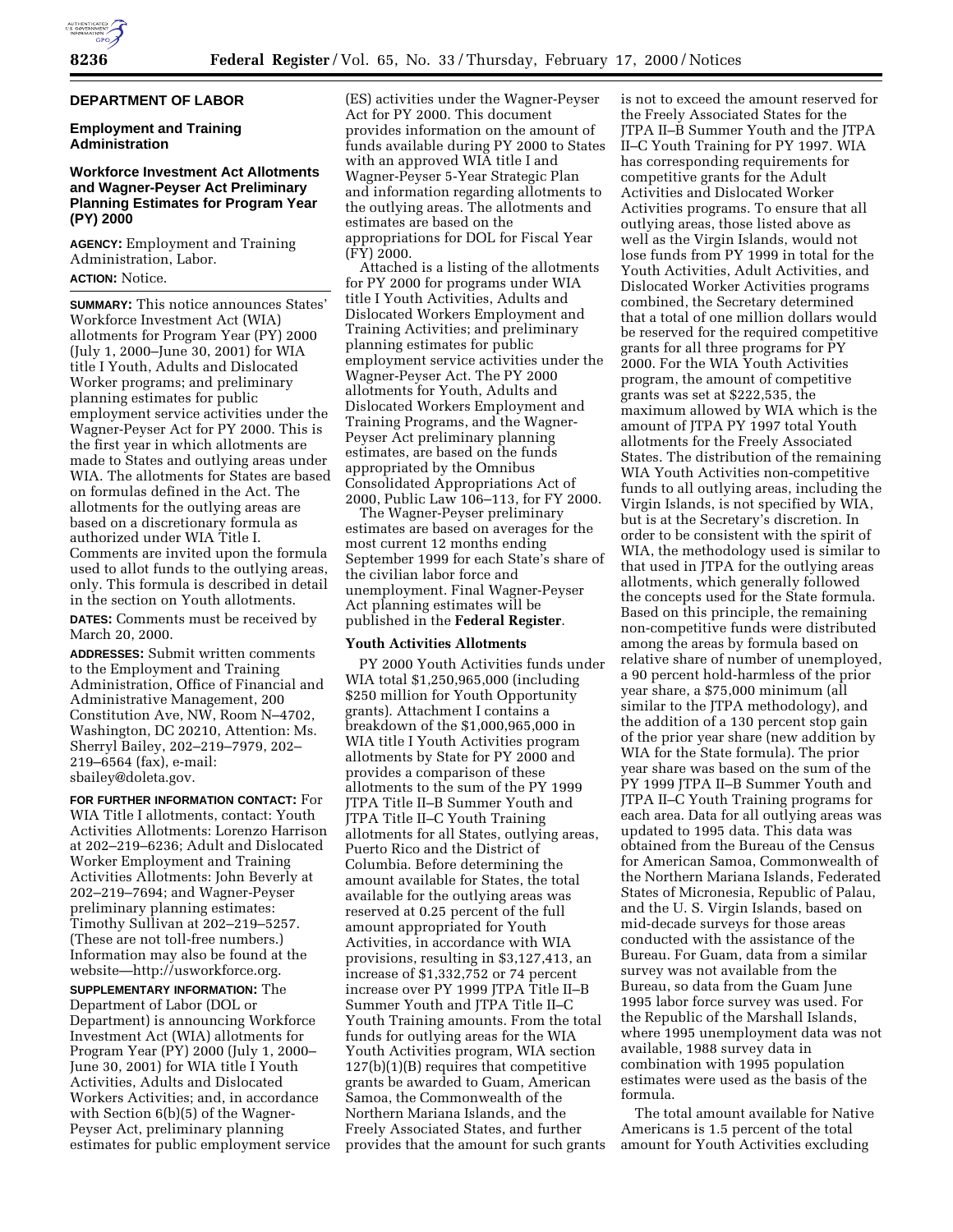Youth Opportunity Grants, in accordance with WIA section 127. This total is \$15,014,475, down \$825,367, or 5.2 percent from the PY 1999 JTPA Summer Youth level for Native Americans.

After determining the amount for the outlying areas and Native Americans, the amount available for allotment to the States for PY 2000 is \$982,823,112, less than PY 1999 by \$507,385, or a decrease of 0.05 percent. Since this amount was below the required \$1 billion threshold specified in Section  $127(b)(1)(C)(iv)(IV)$ , the WIA funding minimum provisions were not triggered in, and, instead, as required by WIA, the minimum allotments were calculated using the JTPA Section 262(a)(3) (as amended by section 701 of the Job Training Reform Amendments of 1992) minimums of 90 percent hold-harmless of the prior year allotment percentage and 0.25 percent State minimum floor were used. Also, as required by WIA, a new provision applying a 130 percent stop-gain of the prior year allotment percentage was used. The three formula factors required in WIA are the same as in JTPA and use the following data for the PY 2000 allotments:

(1) The number of unemployed for areas of substantial unemployment (ASU's) are averages for the 12-month period, July 1998 through preliminary June 1999;

(2) The number of excess unemployed individuals or the ASU excess (depending on which is higher) are averages for the same 12-month period used for ASU unemployed data; and

(3) The number of economically disadvantaged youth (age 16 to 21, excluding college students and military) are from the 1990 Census.

#### **Adult Employment and Training Activities Allotments**

The total Adult Employment and Training Activities appropriation is \$950,000,000, a reduction of \$5 million, or 0.5 percent from PY 1999. Attachment II shows the PY 2000 Adult Employment and Training Activities allotments and comparison to PY 1999 JTPA Adult allotments by State.

Similarly to the Youth Activities program, the total available for the outlying areas was reserved at 0.25 percent of the full amount appropriated for Adults, or \$2,375,000, a decrease of \$156,611 and 6 percent from PY 1999. The Adult Activities program portion of the one million dollar total for competitive grants for all three programs (described above in Youth Activities) required for the outlying areas (Guam, American Samoa, the Commonwealth of the Northern Mariana Islands, and the

Freely Associated States) was set at \$290,896. This amount is less than the maximum allowed by WIA (PY 1997 Adult allotments for the Freely Associated States). The amount represents a 12.25 percent share of the total Adult Activities program funds for all outlying areas and is calculated to be the same share as for the Dislocated Worker Activities program, after subtracting the Youth Activities program portion from the one million dollar total described above. The remaining non-competitive WIA title I Adult Activities funds for grants to all outlying areas, including the Virgin Islands, for which the methodology is at the Secretary's discretion (described in the Youth Activities section), were distributed among the areas by the same principles, formula and data as used for outlying areas for Youth Activities.

After determining the amount for the outlying areas, the amount available for allotments to the States is \$947,625,000, less than PY 1999 by \$4.8 million, or 0.5 percent. Like the Youth Activities program, the WIA minimum provisions were not triggered in for the PY 2000 allotments because the total amount available for the States was below the \$960 million threshold required for Adults in section  $132(b)(1)(B)(iv)(IV)$ . Instead, as required by WIA, the minimum allotments were calculated using the JTPA section 262(a)(3) (as amended by section 701 of the Job Training Reform Amendments of 1992) minimums of 90 percent hold-harmless of the prior year allotment percentage and 0.25 percent State minimum floor. Also, similarly to the Youth Activities program, a new provision applying a 130 percent stop-gain of the prior year allotment percentage was used. The three formula factors use the same data as used for the Youth Activities formula, except that data for the number of economically disadvantaged adults (age 22 to 72, excluding college students and military) from the 1990 Census was used.

### **Dislocated Worker Employment and Training Activities Allotments**

The total Dislocated Worker appropriation is \$1,589,025,000, an increase of \$185.5 million, or 13.2 percent from the PY 1999 level. The total appropriation includes 80 percent allotted by formula to the States, while 20 percent is retained for National Emergency Grants, technical assistance and training, demonstration projects, and for the outlying areas Dislocated Worker allotments. Attachment III shows the PY 2000 Dislocated Worker Activities fund allotments by State.

Similarly to the Youth and Adults programs, the total available for the outlying areas was reserved at 0.25 percent of the full amount appropriated for Dislocated Workers Activities, resulting in an increase of \$983,946, or 32.9 percent, for the areas from PY 1999. The Dislocated Worker Activities program portion of the one million dollar total for competitive grants for all three programs (described above in Youth Activities) required for the outlying areas (Guam, American Samoa, the Commonwealth of the Northern Mariana Islands, and the Freely Associated States) was set at \$486,569. This amount is less than the maximum allowed by WIA (PY 1997 Dislocated Worker allotments for the Freely Associated States). The amount represents a 12.25 percent share of the total Dislocated Worker Activities program funds for all outlying areas and is calculated to be the same share as for the Adult Activities program, after subtracting the Youth Activities program portion from the one million dollar total described above. The remaining non-competitive WIA Title I Dislocated Worker Activities funds for grants to all outlying areas, including the Virgin Islands, for which the methodology is at the Secretary's discretion (described in the Youth Activities section), were distributed among the areas by the same principles and methodology used in JTPA, i.e., based on the same pro rata share as the areas received for the PY 2000 WIA Adult Activities program.

The amount available for allotments to the States is eighty percent of the Dislocated Workers appropriation, or \$1,271,220,000, a gain of 13.1 percent over PY 1999. Since the Dislocated Worker Activities formula has no floor amount or hold-harmless provisions, funding changes for States directly reflect the impact of changes in number of unemployed. The three formula factors required in WIA are the same as in the JTPA Dislocated Workers formula and use the following data for the PY 2000 allotments:

(1) The number of unemployed are averages for the 12-month period, October 1998 through September 1999;

(2) The number of excess unemployed are averages for the 12-month period, October 1998 through September 1999; and

(3) The number of long-term unemployed are averages for calendar year 1998.

## **Wagner-Peyser Act Preliminary Planning Estimates**

The public employment service program involves a Federal-State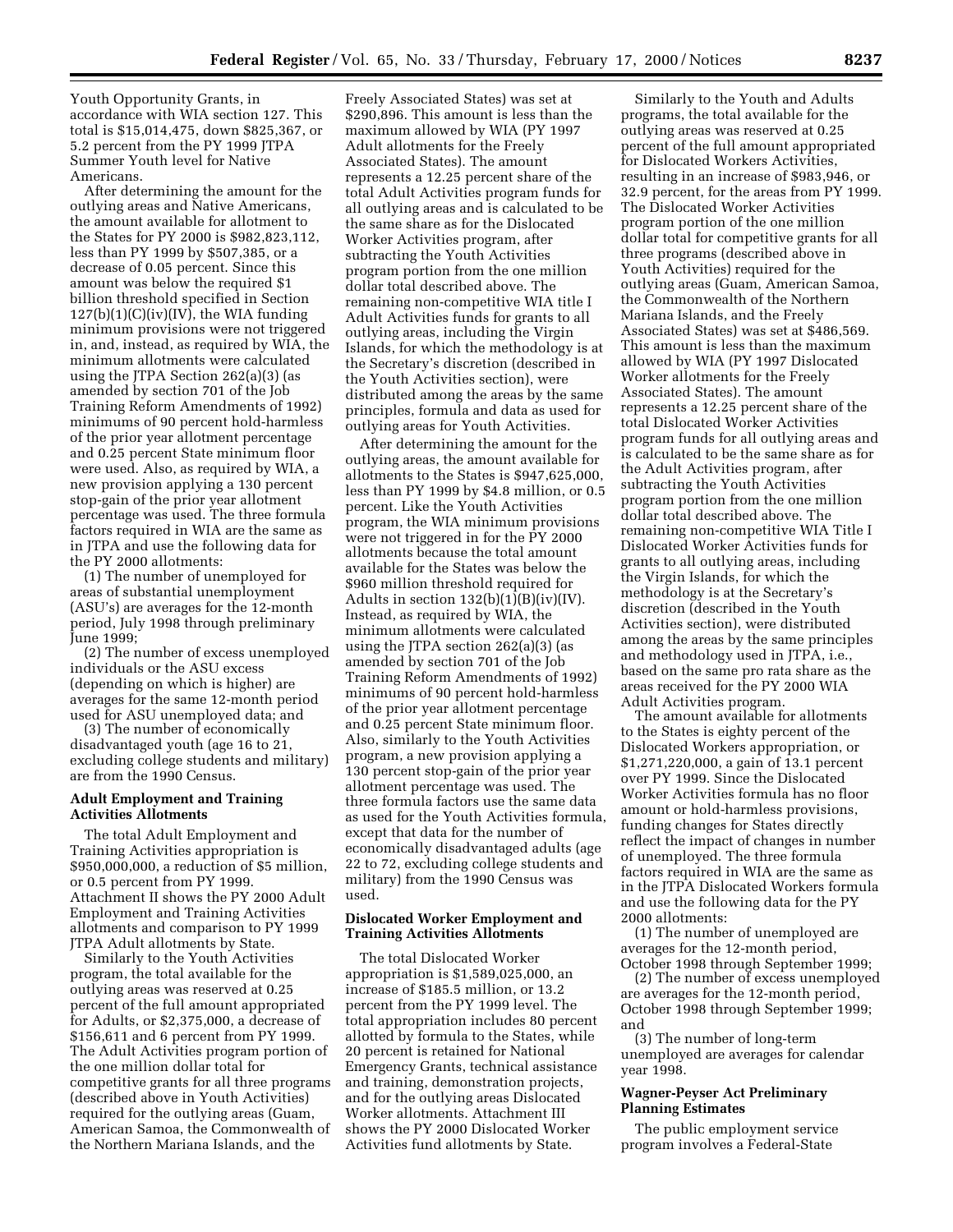partnership between the U.S. Employment Service and the State Employment Security Agencies. Under the Wagner-Peyser Act, funds are allotted to each State to administer a labor exchange program responding to the needs of the State's employers and workers through a system of local employment services offices. State funding for the Employment Service remains at the same level as for PY 1999. Attachment IV shows the Wagner-Peyser Act preliminary planning estimates for PY 2000. These preliminary planning estimates have been produced using the formula set forth at Section 6 of the Wagner-Peyser Act, 29 U.S.C. 49e. They are based on monthly averages for each State's share of the civilian labor force (CLF) and unemployment for the 12 months ending September 1999. Final planning estimates will be published in the **Federal Register**, based on Calendar Year 1999 data, as required by the Wagner-Peyser Act.

State planning estimates reflect \$18,000,000 or 2.363 percent of the total amount appropriated which is being withheld from distribution to States to finance postage costs associated with the conduct of Wagner-Peyser Act labor exchange services for PY 2000.

The Secretary of Labor is required to set-aside up to three percent of the total available funds to assure that each State will have sufficient resources to maintain statewide employment service (ES) activities, as required under Section 6(b)(4) of the Wagner-Peyser Act. In accordance with this provision, \$22,312,050, the three percent set-aside funds are included in the total planning estimate. The set-aside funds are distributed in two steps to States which have lost in relative share of resources from the previous year. In Step 1, States which have a CLF below one million and are also below the median CLF density are maintained at 100 percent of their relative share of prior year resources. All remaining set-aside funds are distributed on a pro-rata basis in

Step 2 to all other States losing in relative share from the prior year but did not meet the size and density criteria for Step 1.

Under Wagner-Peyser Act section 7, ten percent of the total sums allotted to each State shall be reserved for use by the Governor to provide performance incentives for public ES offices; services for groups with special needs; and for the extra costs of exemplary models for delivering job services.

#### **Additional Resources**

For those States with remaining funds in their One-Stop Career Center implementation grants, those funds may be used for WIA implementation activities including the development of labor market information tools such as America's Job Bank.

Signed at Washington, DC, this 11th day of February, 2000.

## **Raymond L. Bramucci,**

*Assistant Secretary of Labor for Employment and Training.*

**BILLING CODE 4510–30–P**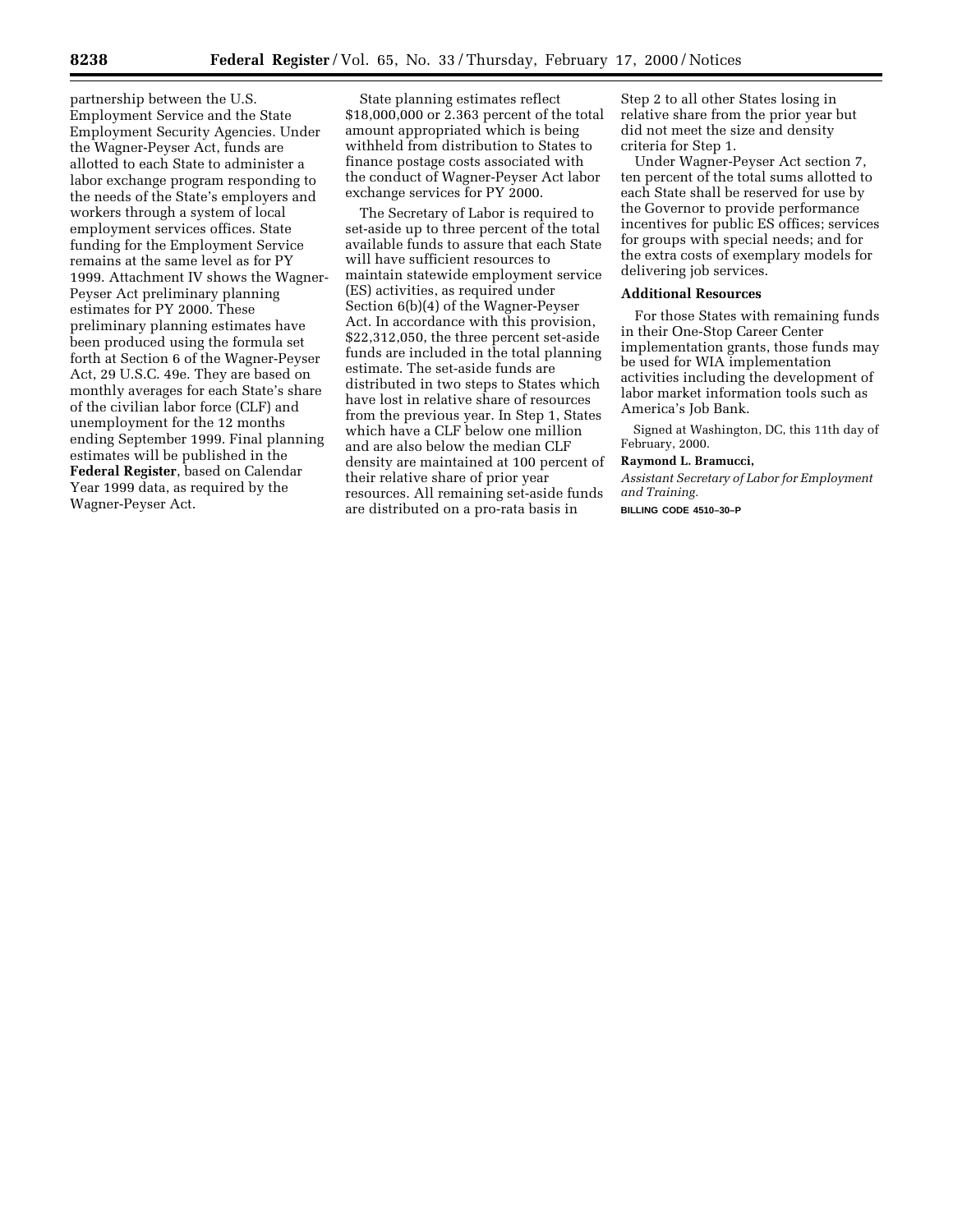Attachment I

# U.S. Department of Labor<br>Employment and Training Administration **Comparison of State Allotments** JTPA PY 1999 Summer Youth/Youth Training vs WIA PY 2000 Youth Activities

| JTPA<br>PY 1999                                           | WIA<br><b>PY 2000</b>                                                                                                  | <b>Difference</b>                      | % Change                            |
|-----------------------------------------------------------|------------------------------------------------------------------------------------------------------------------------|----------------------------------------|-------------------------------------|
| \$1,000,965,000                                           | .                                                                                                                      |                                        | 0.00%                               |
|                                                           | .                                                                                                                      | 14.066.303                             | 322.398<br>2.35%                    |
|                                                           |                                                                                                                        |                                        |                                     |
|                                                           | $\ldots \ldots \ldots \ldots 16,578,123 \ldots \ldots \ldots$                                                          |                                        | $950,770$ 6.08%<br>5.34%            |
|                                                           |                                                                                                                        |                                        | 5.22%                               |
|                                                           | $\ldots \ldots \ldots \ldots 6,550,692 \ldots \ldots \ldots 29,132 \ldots \ldots \ldots$                               |                                        | 0.45%                               |
| Connecticut 8,560,463                                     |                                                                                                                        |                                        |                                     |
|                                                           |                                                                                                                        |                                        |                                     |
| District of Columbia $\ldots$ ,  4,508,952                | $\ldots \ldots \ldots \ldots$ 4,528,781 19,829                                                                         |                                        | 0.44%                               |
| Florida                                                   | .                                                                                                                      |                                        | $39,070,163$ $(2,287,325)$ 5.53%    |
|                                                           | .                                                                                                                      | 20,496,219                             | $303,990$ 1.51%<br>$623.678$ 11.50% |
| Hawaii<br>Idaho                                           | $\ldots \ldots \ldots \ldots \ldots 6,045,743 \ldots \ldots \ldots$                                                    |                                        |                                     |
|                                                           |                                                                                                                        |                                        | $40,030,985$ $(344,514)$ $-0.85\%$  |
|                                                           | 11,014,284  (1,230,127)  -10.05%                                                                                       |                                        |                                     |
|                                                           | $\ldots \ldots \ldots \ldots$ 3,259,920 $\ldots \ldots \ldots$ (364,083) $\ldots \ldots \ldots \ldots$ -10.05%         |                                        |                                     |
| Kansas                                                    |                                                                                                                        |                                        |                                     |
|                                                           |                                                                                                                        |                                        |                                     |
|                                                           | 21,598,829  606,179  2.89%                                                                                             |                                        |                                     |
|                                                           |                                                                                                                        |                                        |                                     |
| Massachusetts 14,404,582                                  | $\ldots \ldots \ldots$ 13.787.590 $\ldots \ldots$ (1.539.863) $\ldots \ldots \ldots$ -10.05%                           |                                        |                                     |
|                                                           | .                                                                                                                      | $28,969,657 \ldots$ $2,053,926 \ldots$ | 7.63%                               |
| Minnesota 8,947,656                                       | 8,048,735  (898,921)  -10.05%                                                                                          |                                        |                                     |
|                                                           | $\ldots \ldots \ldots \ldots 12,562,595 \ldots \ldots \ldots$                                                          |                                        | $(640,736)$ 4.85%                   |
|                                                           | $\ldots \ldots \ldots$ 14.008.527 $\ldots \ldots$ (1.564.539) $\ldots \ldots \ldots$ -10.05%                           |                                        |                                     |
|                                                           | $\ldots \ldots \ldots \ldots$ 4,149,252                                                                                |                                        | $589.479$ 16.56%                    |
|                                                           |                                                                                                                        |                                        |                                     |
|                                                           |                                                                                                                        |                                        |                                     |
| New Hampshire  2,458,326                                  |                                                                                                                        |                                        |                                     |
| . 26.346.299<br>New Jersey<br>New Mexico 9,432,345        | $\ldots \ldots \ldots \ldots 10,430,066 \ldots \ldots \ldots$                                                          |                                        | $997,721$ 10.58%                    |
| New York 87,182,149                                       | .                                                                                                                      |                                        |                                     |
| North Carolina 15,160,408                                 | .                                                                                                                      |                                        |                                     |
| North Dakota 2,458,326                                    | $\ldots \ldots \ldots \ldots$ 2,457,058 $\ldots \ldots \ldots$ (1,268) $\ldots \ldots \ldots \ldots$ 0.05%             |                                        |                                     |
|                                                           | .                                                                                                                      |                                        | $41,633,629$ 2,348,435 5.98%        |
|                                                           | 10,326,811  2,379,009  29.93%                                                                                          |                                        |                                     |
|                                                           | .                                                                                                                      |                                        |                                     |
| Pennsylvania 38,129,075                                   | . . <i>. .</i>                                                                                                         |                                        | $34,298,461$ (3,830,614) -10.05%    |
| Puerto Rico                                               | . . <i>.</i><br>$\ldots \ldots \ldots \ldots \ldots 2,490,640 \ldots \ldots \ldots$                                    |                                        | $(278, 166)$ 40.05%                 |
| South Carolina 13,441,965                                 |                                                                                                                        |                                        |                                     |
| South Dakota 2,458,326                                    |                                                                                                                        |                                        |                                     |
|                                                           | $\dots \dots \dots \dots \dots$ 18,465,533 $\dots \dots \dots$ (2,062,318) $\dots \dots \dots \dots \dots \dots \dots$ |                                        |                                     |
|                                                           | .                                                                                                                      |                                        | $88,620,250$ 4,504,359 5.35%        |
|                                                           | $\ldots \ldots \ldots \ldots$ 3,301,394 $\ldots \ldots \ldots$ 556,641 $\ldots \ldots \ldots \ldots$ 20.28%            |                                        |                                     |
|                                                           |                                                                                                                        |                                        |                                     |
| Virginia                                                  | $\ldots \ldots \ldots \ldots$ 13.385.882.                                                                              | (1, 494, 998)                          | $-10.05%$                           |
|                                                           |                                                                                                                        |                                        | 8.66%                               |
|                                                           |                                                                                                                        |                                        | 6.33%                               |
|                                                           |                                                                                                                        |                                        |                                     |
|                                                           |                                                                                                                        |                                        |                                     |
|                                                           |                                                                                                                        |                                        |                                     |
|                                                           |                                                                                                                        |                                        |                                     |
| Marshall Islands   72,621   152,810    80,189  110.42%    |                                                                                                                        |                                        |                                     |
|                                                           |                                                                                                                        |                                        |                                     |
| Northern Marianas 50,448 106,153 55,705 110.42%           |                                                                                                                        |                                        |                                     |
| Palau                                                     |                                                                                                                        |                                        |                                     |
|                                                           |                                                                                                                        |                                        | $222,535$ N/A                       |
| Outlying Areas Total 1,794,661 3,127,413 1,332,752 74.26% |                                                                                                                        |                                        |                                     |
|                                                           |                                                                                                                        |                                        |                                     |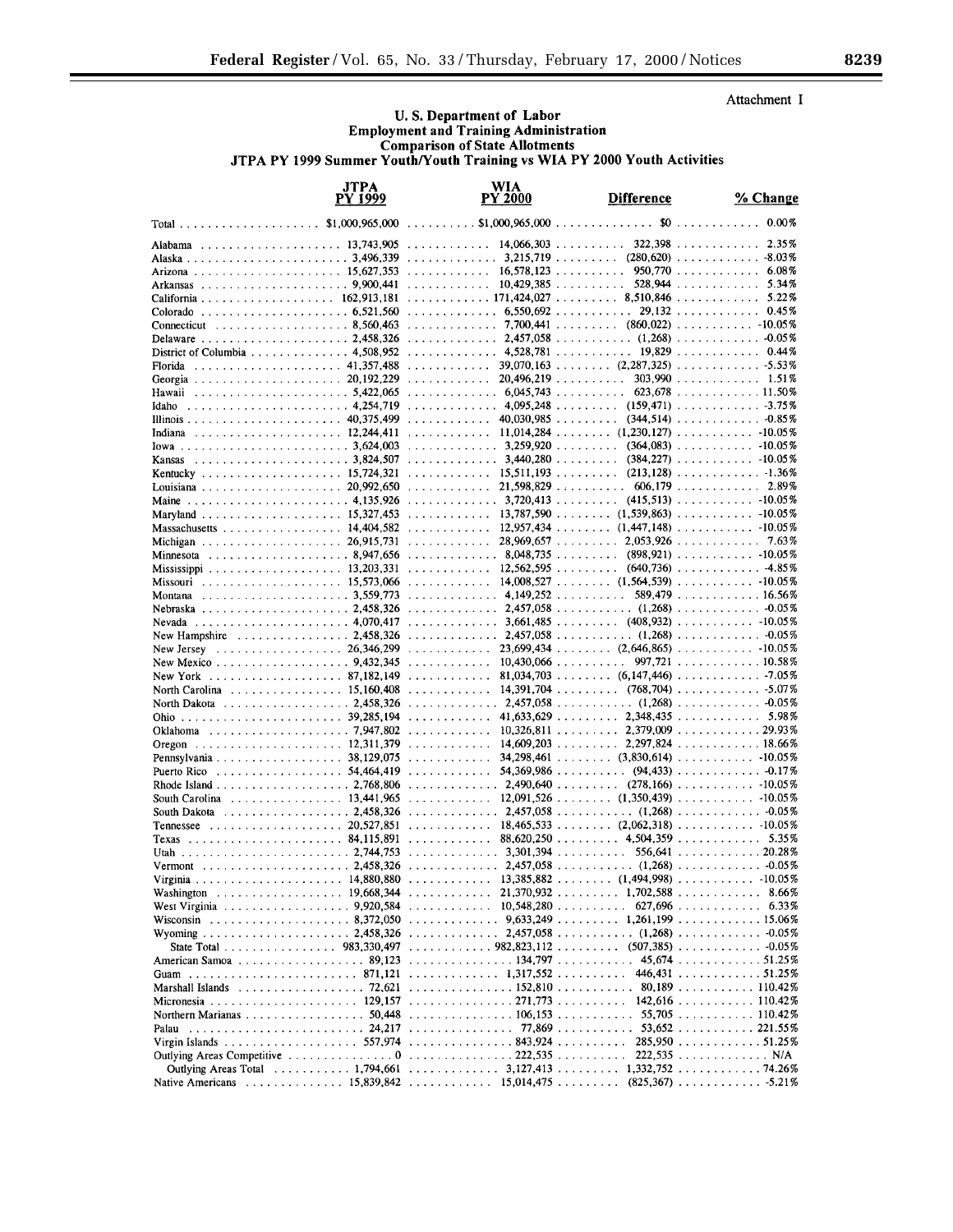Attachment II

## U.S. Department of Labor **Employment and Training Administration Comparison of State Allotments** JTPA PY 1999 Adult Training vs WIA PY 2000 Adult Activities

|                                | <b>JTPA</b><br>PY 1999 | WIA<br><b>PY 2000</b>                                                                                   | <b>Difference</b>                                   | % Change                                               |
|--------------------------------|------------------------|---------------------------------------------------------------------------------------------------------|-----------------------------------------------------|--------------------------------------------------------|
|                                | \$955,000,000          | $\ldots \ldots \ldots$ \$950,000,000 $\ldots \ldots$                                                    |                                                     | $($5,000,000) \ldots \ldots \ldots \ldots$<br>$-0.52%$ |
| Alabama                        |                        | .                                                                                                       | 13,600,837                                          | $268,835$<br>2.02%                                     |
|                                |                        |                                                                                                         |                                                     |                                                        |
|                                |                        |                                                                                                         | 15,648,932                                          | 5.50%<br>$815,554$                                     |
|                                |                        |                                                                                                         | $10,068,804$                                        | 4.90%<br>470,499                                       |
|                                |                        | $\ldots \ldots \ldots \ldots 160,743,770$                                                               | $\ldots \ldots 7,540,828$                           | 4.92%<br>.                                             |
|                                |                        |                                                                                                         |                                                     | 0.12%                                                  |
| . 8.360.632<br>Connecticut     |                        | . 7,486,306                                                                                             |                                                     | $(874,326)$ -10.46%                                    |
|                                |                        |                                                                                                         |                                                     |                                                        |
| District of Columbia 4.409.902 |                        | .                                                                                                       |                                                     | $39.256.368$ $(2.348.153)$ 5.64%                       |
| Florida                        |                        | . 19,518,990                                                                                            |                                                     | $210,299$ 1.09%                                        |
|                                |                        | $\ldots \ldots \ldots \ldots \ldots 6,049,854 \ldots \ldots \ldots$                                     |                                                     | $582,349$ 10.65%                                       |
| Idaho                          |                        | $\ldots \ldots \ldots \ldots$ 3,872,663  (170,471)  -4.22%                                              |                                                     |                                                        |
|                                |                        | .                                                                                                       | $38,399,632$                                        | $(488,354)$ -1.26%                                     |
|                                |                        |                                                                                                         |                                                     |                                                        |
|                                |                        |                                                                                                         |                                                     |                                                        |
|                                |                        |                                                                                                         |                                                     |                                                        |
|                                |                        | . . <i>. . .</i>                                                                                        |                                                     |                                                        |
|                                |                        | .                                                                                                       | $20,662,594$                                        | $498,929$<br>2.47%                                     |
|                                |                        |                                                                                                         |                                                     |                                                        |
|                                |                        |                                                                                                         |                                                     |                                                        |
| Massachusetts 13,941,489       |                        |                                                                                                         |                                                     |                                                        |
|                                |                        | .                                                                                                       |                                                     | $27.277.938$ 1.864.535 7.34%                           |
|                                |                        |                                                                                                         |                                                     | $(908, 911)$ -10.46%                                   |
|                                |                        | $\ldots \ldots \ldots \ldots$ 11.341.654 $\ldots \ldots \ldots$                                         |                                                     | $(676,357)$ 5.63%                                      |
|                                |                        |                                                                                                         |                                                     |                                                        |
| Montana                        |                        | . 4,193,064                                                                                             |                                                     | $555,071$ 15.26%                                       |
|                                |                        |                                                                                                         |                                                     |                                                        |
| . 2,381,171<br>New Hampshire   |                        | $\ldots \ldots \ldots \ldots$ 2,369,063  (12,108)  -0.51%                                               |                                                     |                                                        |
| . 25,982,597<br>New Jersey     |                        |                                                                                                         |                                                     | $23,265,426$ (2,717,171) 10.46%                        |
| New Mexico 9,044,618           |                        | $\ldots \ldots \ldots \ldots$ 9,968,030 $\ldots \ldots \ldots$                                          |                                                     | $923,412$ 10.21%                                       |
| New York 87,772,524            |                        |                                                                                                         |                                                     |                                                        |
| North Carolina 14,997,078      |                        | .                                                                                                       |                                                     |                                                        |
| North Dakota 2,381,171         |                        |                                                                                                         |                                                     |                                                        |
|                                |                        | .                                                                                                       | $40,353,010$ 2,112,069                              | . 5.52%                                                |
|                                |                        |                                                                                                         |                                                     | .<br>29.34%                                            |
|                                |                        | $\ldots$ , , , 14,237,385 2,166,762                                                                     |                                                     | . 17.95%                                               |
| Pennsylvania 38,242,301        |                        | .                                                                                                       |                                                     | $34,243,052$ $(3,999,249)$ $10.46\%$                   |
| Puerto Rico 53,146,634         |                        | .                                                                                                       |                                                     | $52,848,829$ (297,805) - 0.56%                         |
|                                |                        | . 2,478,859                                                                                             |                                                     |                                                        |
| South Carolina 13,026,517      |                        |                                                                                                         |                                                     |                                                        |
| South Dakota 2,381,171         |                        |                                                                                                         |                                                     |                                                        |
|                                |                        | .                                                                                                       |                                                     |                                                        |
|                                |                        | $\ldots \ldots \ldots$ 82,451,236 $\ldots \ldots$ 3,984,023 $\ldots \ldots \ldots$ 5.08%<br>. 2,753,861 |                                                     | $372,690$ 15.65%                                       |
|                                |                        | $\ldots$ 2,369,063                                                                                      | $\mathcal{L}$ . The set of the set of $\mathcal{L}$ | $(12, 108)$<br>$-0.51%$                                |
| Vermont                        |                        |                                                                                                         |                                                     |                                                        |
| Washington 18,909,263          |                        | .                                                                                                       | $20,455,166$ 1,545,903                              | 8.18%                                                  |
| West Virginia 9,738,640        |                        | $\ldots \ldots \ldots \ldots 10,306,103 \ldots \ldots \ldots$                                           |                                                     | $567,463$<br>5.83%                                     |
|                                |                        |                                                                                                         |                                                     |                                                        |
|                                |                        |                                                                                                         |                                                     |                                                        |
|                                |                        |                                                                                                         |                                                     |                                                        |
|                                |                        |                                                                                                         |                                                     |                                                        |
|                                |                        |                                                                                                         |                                                     |                                                        |
| . 358,998<br>Marshall Islands  |                        | . 265,985 (93,013) -25.91%                                                                              |                                                     |                                                        |
|                                |                        |                                                                                                         |                                                     |                                                        |
|                                |                        |                                                                                                         |                                                     |                                                        |
| Palau                          |                        |                                                                                                         |                                                     |                                                        |
|                                |                        |                                                                                                         |                                                     |                                                        |
|                                |                        |                                                                                                         |                                                     |                                                        |
|                                |                        |                                                                                                         |                                                     |                                                        |

п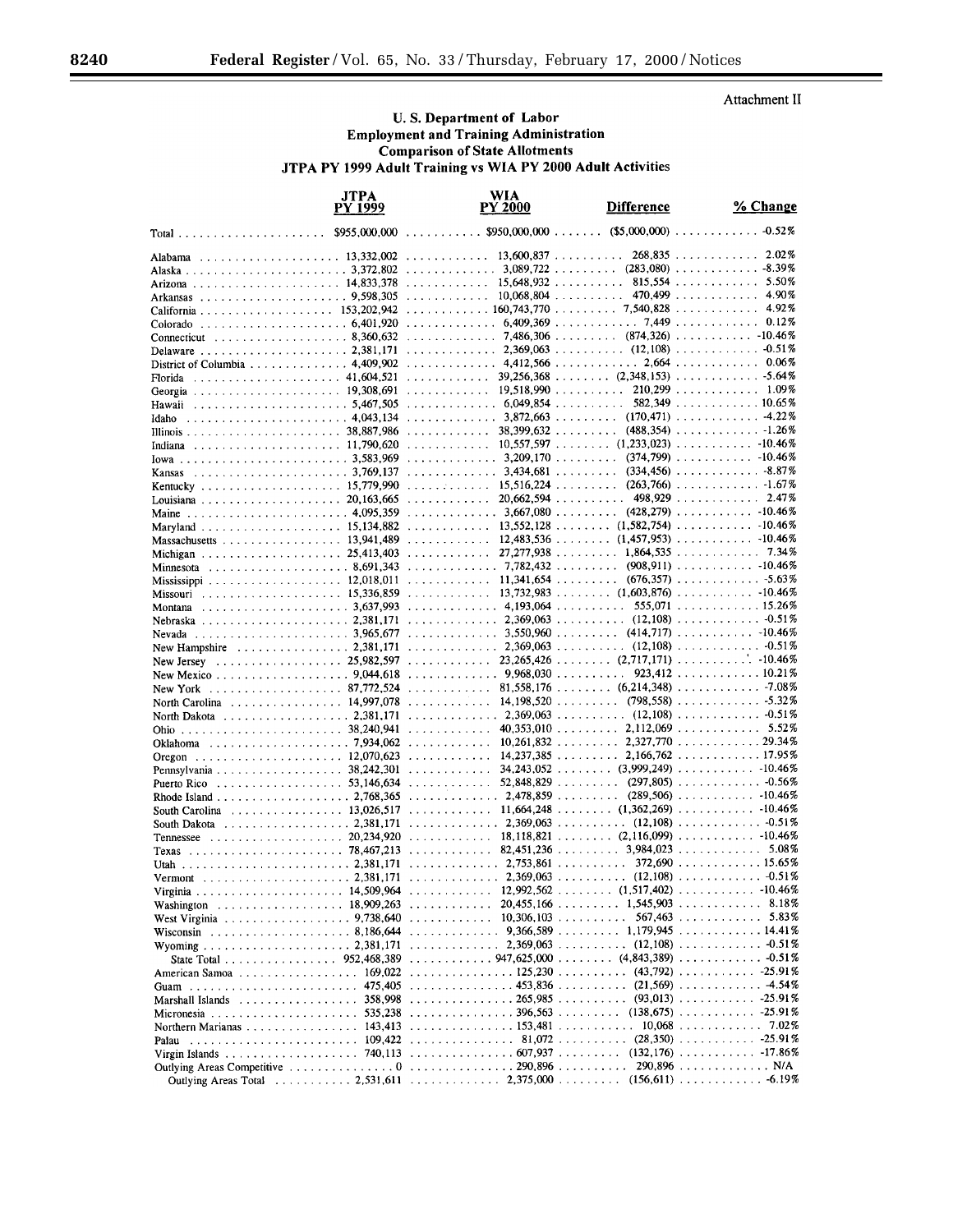Attachment III

## U.S. Department of Labor **Employment and Training Administration Comparison of State Allotments** JTPA PY 1999 Dislocated Workers vs WIA PY 2000 Dislocated Workers Activities

|                                                                        | <b>JTPA</b><br>PY 1999 | <b>WIA</b><br>PY 2000                                                                                                               | <b>Difference</b>                                                                                                                                                                                                                            | % Change                                                                                   |
|------------------------------------------------------------------------|------------------------|-------------------------------------------------------------------------------------------------------------------------------------|----------------------------------------------------------------------------------------------------------------------------------------------------------------------------------------------------------------------------------------------|--------------------------------------------------------------------------------------------|
|                                                                        | \$1,403,510,000        | $$1,589,025,000$<br>1.1.1.1.1.1.1.1.1                                                                                               |                                                                                                                                                                                                                                              | $$185,515,000$ 13.22%                                                                      |
|                                                                        |                        | .                                                                                                                                   | $12,337,794$ 1,027,345                                                                                                                                                                                                                       | 9.08%<br>$\begin{array}{cccccccccccccc} . & . & . & . & . & . & . & . & . & . \end{array}$ |
|                                                                        |                        | . 6,719,943                                                                                                                         |                                                                                                                                                                                                                                              | $666.180$ 11.00%                                                                           |
|                                                                        |                        | 11.542.782                                                                                                                          |                                                                                                                                                                                                                                              | $2,159,679$ 23.02%                                                                         |
|                                                                        |                        |                                                                                                                                     | $12,375,366$ 1,502,820 13.82%                                                                                                                                                                                                                |                                                                                            |
| California 252,751,353                                                 |                        | $\ldots \ldots \ldots \ldots 297,723,349$                                                                                           | 44,971,996<br>1.1.1.1.1.1.1                                                                                                                                                                                                                  | . 17.79%                                                                                   |
|                                                                        |                        | . 8,967,371                                                                                                                         | 2.452.236<br>.<br>$8,480,789$ (1,656,455) -16.34%                                                                                                                                                                                            | 37.64%                                                                                     |
| Connecticut 10,137,244                                                 |                        | . 1.664.457                                                                                                                         | (66, 120)                                                                                                                                                                                                                                    | $\ldots$ -3.82%                                                                            |
| District of Columbia 9,278,408                                         |                        | 10.174.200                                                                                                                          |                                                                                                                                                                                                                                              | $895,792$<br>9.65%                                                                         |
| Florida                                                                |                        | 41.053.379<br>.                                                                                                                     | $\ldots \ldots \ldots 3,677,193 \ldots \ldots \ldots \ldots$                                                                                                                                                                                 | 9.84%                                                                                      |
|                                                                        |                        | 21,970,886                                                                                                                          | $\ldots \ldots \ldots 4.643.466 \ldots \ldots \ldots 26.80\%$                                                                                                                                                                                |                                                                                            |
|                                                                        |                        | 12.921.697<br>.                                                                                                                     |                                                                                                                                                                                                                                              | $3.718.063$ 40.40%                                                                         |
| Idaho                                                                  |                        | $\ldots$ 6.033.643                                                                                                                  | .                                                                                                                                                                                                                                            | $891,359$ 17.33%                                                                           |
|                                                                        |                        | 38,725,943<br>.                                                                                                                     | 1.1.1.1.1.1.1.1                                                                                                                                                                                                                              | $4,781,109$ 14.08%                                                                         |
|                                                                        |                        | $\ldots$ 10.502.473                                                                                                                 | .                                                                                                                                                                                                                                            | $503,229$<br>5.03%                                                                         |
|                                                                        |                        | . 4.984,236                                                                                                                         | 380,583<br>$\mathbf{1}$ . The set of the set of the set of the set of the set of the set of the set of the set of the set of the set of the set of the set of the set of the set of the set of the set of the set of the set of the set of t | . 8.27%                                                                                    |
| Kansas 5,107,811                                                       |                        | 5,772,856<br>.                                                                                                                      |                                                                                                                                                                                                                                              | $665,045$ 13.02 %                                                                          |
|                                                                        |                        | $\ldots \ldots \ldots \ldots 11,423,295 \ldots \ldots \ldots 1,351,501$<br>. <i>.</i>                                               | $24.339.414$ $(1,169.365)$                                                                                                                                                                                                                   | . 13.42%<br>$-4.58\%$                                                                      |
|                                                                        |                        | . 3.854.255                                                                                                                         | $(240,356)$                                                                                                                                                                                                                                  | $-5.87\%$                                                                                  |
|                                                                        |                        | .                                                                                                                                   | $16,806,330$ (2,986,147)                                                                                                                                                                                                                     | . -15.09%                                                                                  |
| Massachusetts 13,467,578                                               |                        | $13,588,888$<br>.                                                                                                                   |                                                                                                                                                                                                                                              | 121,310<br>0.90%                                                                           |
|                                                                        |                        | 22.130.803                                                                                                                          |                                                                                                                                                                                                                                              | $764,045$<br>3.58%                                                                         |
| Minnesota 8,482,964                                                    |                        | $\ldots \ldots \ldots \ldots$ 8.023.090 $\ldots \ldots \ldots$                                                                      | (459, 874)                                                                                                                                                                                                                                   | . -5.42%                                                                                   |
|                                                                        |                        | 13,390,794                                                                                                                          | 1.1.1.1.1.1.1.1                                                                                                                                                                                                                              | $(758, 193)$ 5.36%                                                                         |
| Missouri $\ldots \ldots \ldots \ldots \ldots \ldots \ldots 13,857,280$ |                        | .                                                                                                                                   | $15,326,715$ 1,469,435                                                                                                                                                                                                                       | . 10.60%                                                                                   |
| Montana                                                                |                        | . 6.417.081                                                                                                                         | $\ldots \ldots \ldots 1.538.075$                                                                                                                                                                                                             | . 31.52%                                                                                   |
|                                                                        |                        | $2,388,261$<br>.                                                                                                                    | 391,166                                                                                                                                                                                                                                      | . 19.59%                                                                                   |
|                                                                        |                        |                                                                                                                                     |                                                                                                                                                                                                                                              | . 29.81%                                                                                   |
| New Hampshire<br>. 36,304,389                                          |                        | 2,247,442<br>. 1.583,448<br>.                                                                                                       | 663,994<br>$30,833,430$ (5,470,959) 15.07%                                                                                                                                                                                                   | . 41.93%                                                                                   |
| New Jersey<br>New Mexico 14,447,813                                    |                        | $20,907,033$<br>.                                                                                                                   | 6,459,220                                                                                                                                                                                                                                    | . 44.71%                                                                                   |
| New York<br>. <i>. .</i> .                                             |                        | 142,360,726<br>$141,469,827$                                                                                                        |                                                                                                                                                                                                                                              | 890,899<br>0.63%                                                                           |
| North Carolina 14.354.831                                              |                        | 16,906,622<br>.                                                                                                                     | 2.551,791<br>1.1.1.1.1.1.1.1                                                                                                                                                                                                                 | . 17.78%                                                                                   |
| North Dakota 791,223                                                   |                        | . 1.421.909                                                                                                                         |                                                                                                                                                                                                                                              | $630,686$ 79.71%                                                                           |
|                                                                        |                        | .                                                                                                                                   | $30.844.022$ $2.693.539$                                                                                                                                                                                                                     | 9.57%                                                                                      |
|                                                                        |                        |                                                                                                                                     |                                                                                                                                                                                                                                              | . 17.51%                                                                                   |
|                                                                        |                        | 30.420.464<br>.                                                                                                                     | 12,752,096<br>1.1.1.1.1.1.1                                                                                                                                                                                                                  | . 72.17%                                                                                   |
| Pennsylvania 36,555,932                                                |                        | .                                                                                                                                   | $38,179,716$ 1,623,784                                                                                                                                                                                                                       | . 4.44%                                                                                    |
| Puerto Rico 82,314,462                                                 |                        | $\ldots \ldots \ldots \ldots 108,278,443$                                                                                           | 25,963,981<br>1.1.1.1.1.1.1.1                                                                                                                                                                                                                | . 31.54%                                                                                   |
|                                                                        |                        | 2,924,830<br>9.726.336                                                                                                              | $\ldots$ 1,562,90119.15%                                                                                                                                                                                                                     | $(926.806)$ -24.06%                                                                        |
| South Carolina 8,163,435                                               |                        | .<br>$986,630$ 1,477,871                                                                                                            | 1.1.1.1.1.1.491.241                                                                                                                                                                                                                          | . 49.79%                                                                                   |
|                                                                        |                        | $\ldots \ldots \ldots \ldots$ 14,194,628                                                                                            |                                                                                                                                                                                                                                              | $74,169$<br>0.53%                                                                          |
|                                                                        |                        | .                                                                                                                                   |                                                                                                                                                                                                                                              |                                                                                            |
|                                                                        |                        |                                                                                                                                     |                                                                                                                                                                                                                                              | . 34.50%                                                                                   |
| Vermont                                                                |                        |                                                                                                                                     |                                                                                                                                                                                                                                              |                                                                                            |
|                                                                        |                        |                                                                                                                                     |                                                                                                                                                                                                                                              |                                                                                            |
|                                                                        |                        |                                                                                                                                     |                                                                                                                                                                                                                                              |                                                                                            |
|                                                                        |                        |                                                                                                                                     |                                                                                                                                                                                                                                              |                                                                                            |
|                                                                        |                        |                                                                                                                                     |                                                                                                                                                                                                                                              |                                                                                            |
|                                                                        |                        |                                                                                                                                     |                                                                                                                                                                                                                                              | $717,666$ 59.60%                                                                           |
|                                                                        |                        | State Total 1,124,408,000 1,271,220,000 146,812,000 13.06%                                                                          |                                                                                                                                                                                                                                              |                                                                                            |
|                                                                        |                        |                                                                                                                                     |                                                                                                                                                                                                                                              |                                                                                            |
|                                                                        |                        |                                                                                                                                     |                                                                                                                                                                                                                                              |                                                                                            |
|                                                                        |                        | Marshall Islands (all continuous control at 423,804 (also and all control at 44,902 (also control at 21,098 (also control at 4.98%) |                                                                                                                                                                                                                                              |                                                                                            |
|                                                                        |                        |                                                                                                                                     |                                                                                                                                                                                                                                              |                                                                                            |
|                                                                        |                        | Palau  129,175 135,606  4.98%                                                                                                       |                                                                                                                                                                                                                                              |                                                                                            |
|                                                                        |                        |                                                                                                                                     |                                                                                                                                                                                                                                              |                                                                                            |
|                                                                        |                        | Outlying Area Competitive 0 486,569                                                                                                 |                                                                                                                                                                                                                                              | $486,569$ N/A                                                                              |
|                                                                        |                        | Outlying Area Total 2,988,617 3,972,563                                                                                             |                                                                                                                                                                                                                                              | $983,946$ 32.92%                                                                           |
|                                                                        |                        |                                                                                                                                     |                                                                                                                                                                                                                                              |                                                                                            |